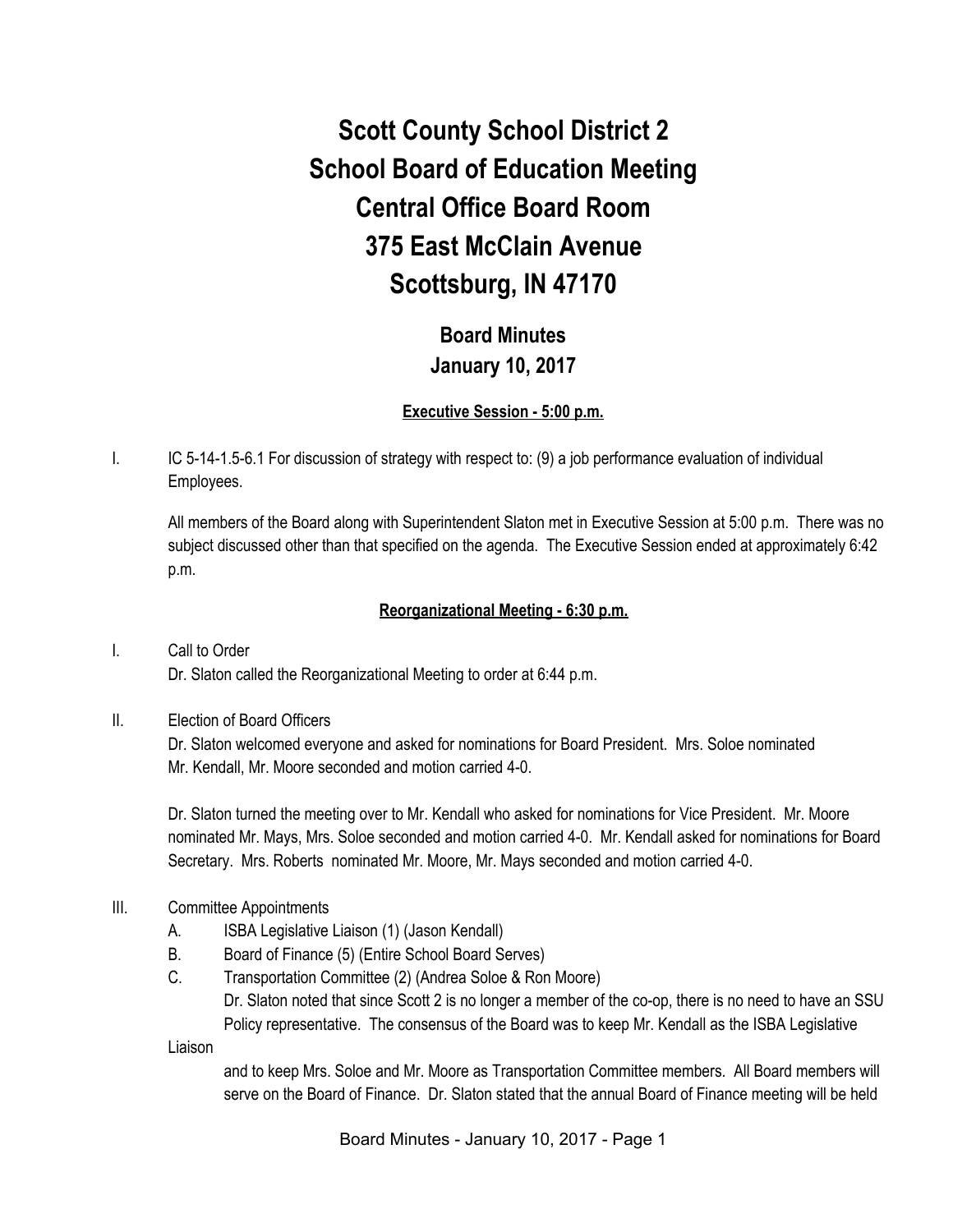prior

to the Regular Board meeting on January 24.

### IV. District Appointments

A. Corporation Treasurer Positions

Dr. Slaton recommended Ms. Melinda Sparkman as District Treasurer, Mrs. Lisa Spicer as District Deputy Treasurer, Mrs. Maurica Kimberlin as Scottsburg High School Extra-Curricular Account Treasurer and

Mrs.

Tammy Mosier as elementary and middle school Extra-Curricular Account Treasurer. Mrs. Roberts made

a

motion to approve, seconded by Mr. Mays. Motion carried 5-0.

## B. [Legal Services Contract](https://drive.google.com/file/d/0BxXvxnGh3EX1bVlxNlNuNkxjTUJTRjItWXZ2clAyQVZYQlo4/view)

Dr. Slaton stated that the Board re-appointed Mr. Joshua Stigdon as the Scott 2 local attorney at the December meeting and he recommend that the Board continue to use the law firm of Lewis & Kappes in Indianapolis on an "as-needed" basis. Mrs. Roberts made a motion to approve, seconded by Mr. Mays. Motion carried 5-0.

- C. Clerk to the Board Dr. Slaton recommended Mrs. Connie Rose as Clerk to the Board. Mr. Mays made a motion to approve. Mrs. Roberts seconded and motion carried 5-0.
- D. Board Representative to Wilson Center and the Prosser School of Technology Dr. Slaton noted that the superintendent has traditionally served as the Board representative to the

Wilson

Center and to Prosser School of Technology and that he would continue to serve in this capacity if it was

the

desire of the Board. Mr. Mays made a motion to approve, Mrs. Roberts seconded and motion carried 5-0.

V. Board Member Compensation

Dr. Slaton recommended that as per State Statute, Board members would receive \$2,000 per year in

## compensation

for their services, plus \$112 per regular meeting attended and \$62 per special meeting attended, to be paid quarterly.

Mrs. Roberts made a motion to approve, Mr. Mays seconded and motion carried 5-0.

## VI. [Board Meeting Dates & Times](https://docs.google.com/document/d/1DvKv3pnFdxVPeJvTmmUZQ5URxVJqvOdhPIJ95cae1sI/edit)

Board meeting dates were approved in November and will continue to be held at the Administration Office Board Room on the 2nd and 4th Tuesday of each month, with the Executive Sessions beginning at 5 p.m. and Regular Meetings at 6 p.m. unless otherwise advertised. Dr. Slaton noted that the Board meeting on January 24 will be

held

at the Mid-America Science Park.

VII. Adjourn

The Reorganizational Meeting adjourned at 6:49 p.m.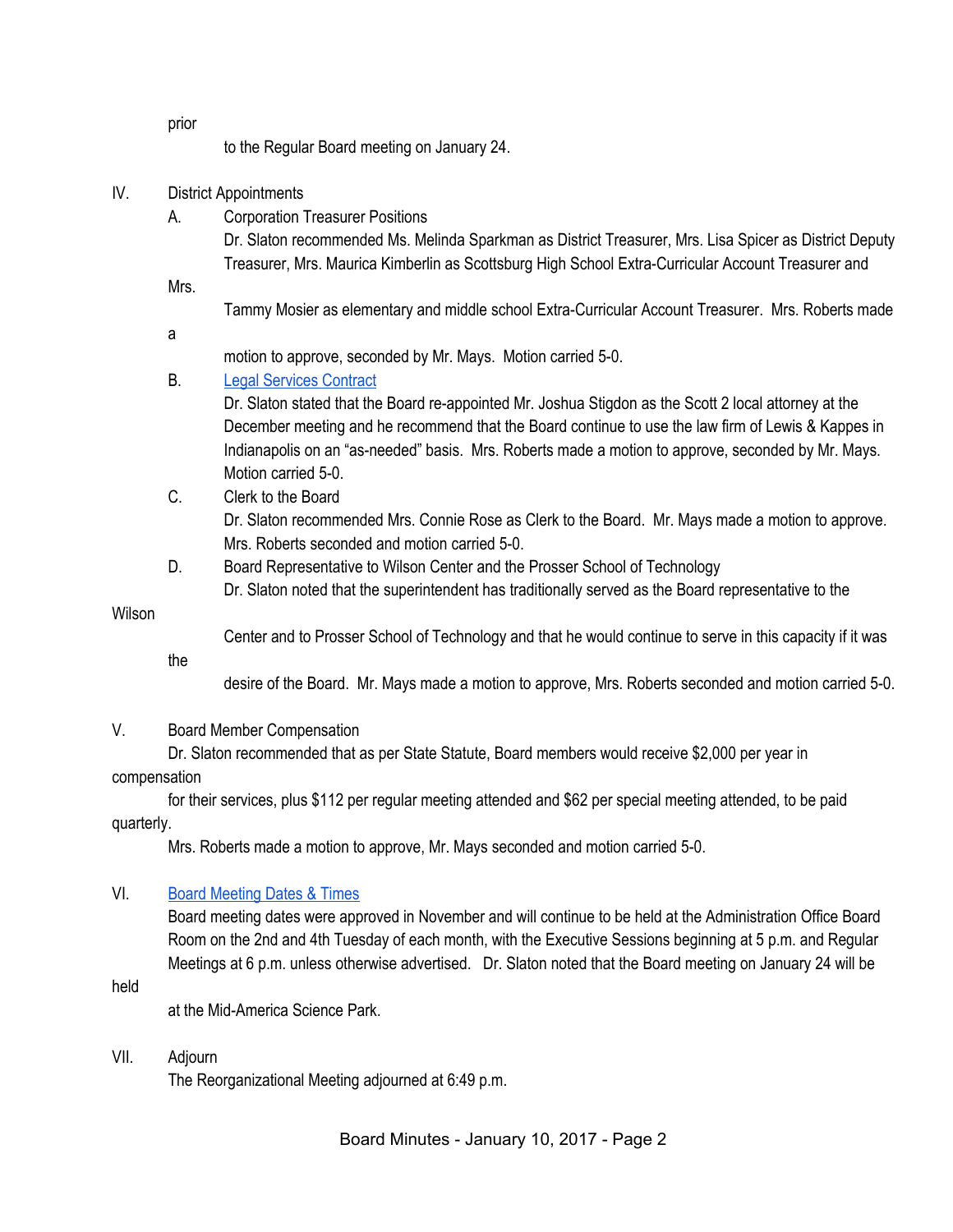## **Regular Board Meeting - Immediately Following Reorganizational Meeting**

## I. Call to Order Mr. Kendall called the Regular Board meeting to order at 6:50 p.m.

- II. Pledge of Allegiance
- III. Recognition of Visitors

#### IV. Superintendent's Report

- A. Recognition
	- 1. Tony Carter McDonald's MAC Grant & Lowe's Education Grant

Dr. Slaton recognized SMS Teacher Mr. Tony Carter for being awarded a \$500 MAC grant from McDonald's which will be used for student supplies for math-based animation projects using

Pixar

activities from Khan Academy. Mr. Carter also received a \$5,000 Lowe's Toolbox for Education grant which they hope to use to put a roof over the existing brick pad on the west side of SMS which will make that area more useable as an educational lab environment. Mr. Carter spoke about how the grants were obtained and how they would be used in the classroom. Dr. Slaton thanked Mr. Carter for his efforts to obtain these grants to help students and to improve our facilities.

2. Katie Hunger - 2017 Lilly Endowment Community Scholar Congratulations was also offered to SHS Senior Katie Hunger for being named the 2017 Lilly Endowment Community Scholar. Dr. Slaton stated that it is great to see someone with Katie's work ethic be rewarded for all of her hard work. He congratulated Katie, who was unable to

#### attend,

and wished her continued success.

## 3. [Renaissance Interview for Website](http://www.renaissance.com/2016/12/16/community-collaboration-celebration-national-blue-ribbon-merit-at-lexington-elementary/)

A link to an interview that Mr. Rose and Mr. South did with Renaissance Learning recently was provided. The article is posted on the Renaissance Learning website and spotlights Lexington Elementary's National Blue Ribbon status and use of the Renaissance program. The CEO of Renaissance read the article and asked for a conference call with Mr. Rose and Mr. South. He plans to use Lexington Elementary's success story and how Renaissance Learning was a part of that success to highlight their product during 2017. Dr. Slaton offered kudos to Mr. Rose, Mr. South and the LES staff for this opportunity to showcase some of the great things happening in Scott 2.

## B. [Homebound Report](https://docs.google.com/spreadsheets/d/1LM-9g2scwGBy4r6BPnMc7CTlfAqaCZrkCv3A2v1m4DI/edit#gid=0)

There are currently 5 medical and 5 behavioral students receiving homebound services.

- C. School Improvement Plans
	- 1. [Scottsburg High School](https://drive.google.com/file/d/0BxXvxnGh3EX1N25lbmppWnRIZGxDWjVlUEYwX1daazdwVW0w/view)
	- 2. [Scottsburg Middle School](https://drive.google.com/file/d/0B51FfmIJ83eHOGktMjhhbG1jYVE/view)
	- 3. [Scottsburg Elementary School](https://docs.google.com/document/d/16eCUd1UwUeDwS3UbkzAYa_qeEWmpsKhi-R9opncp-QU/edit)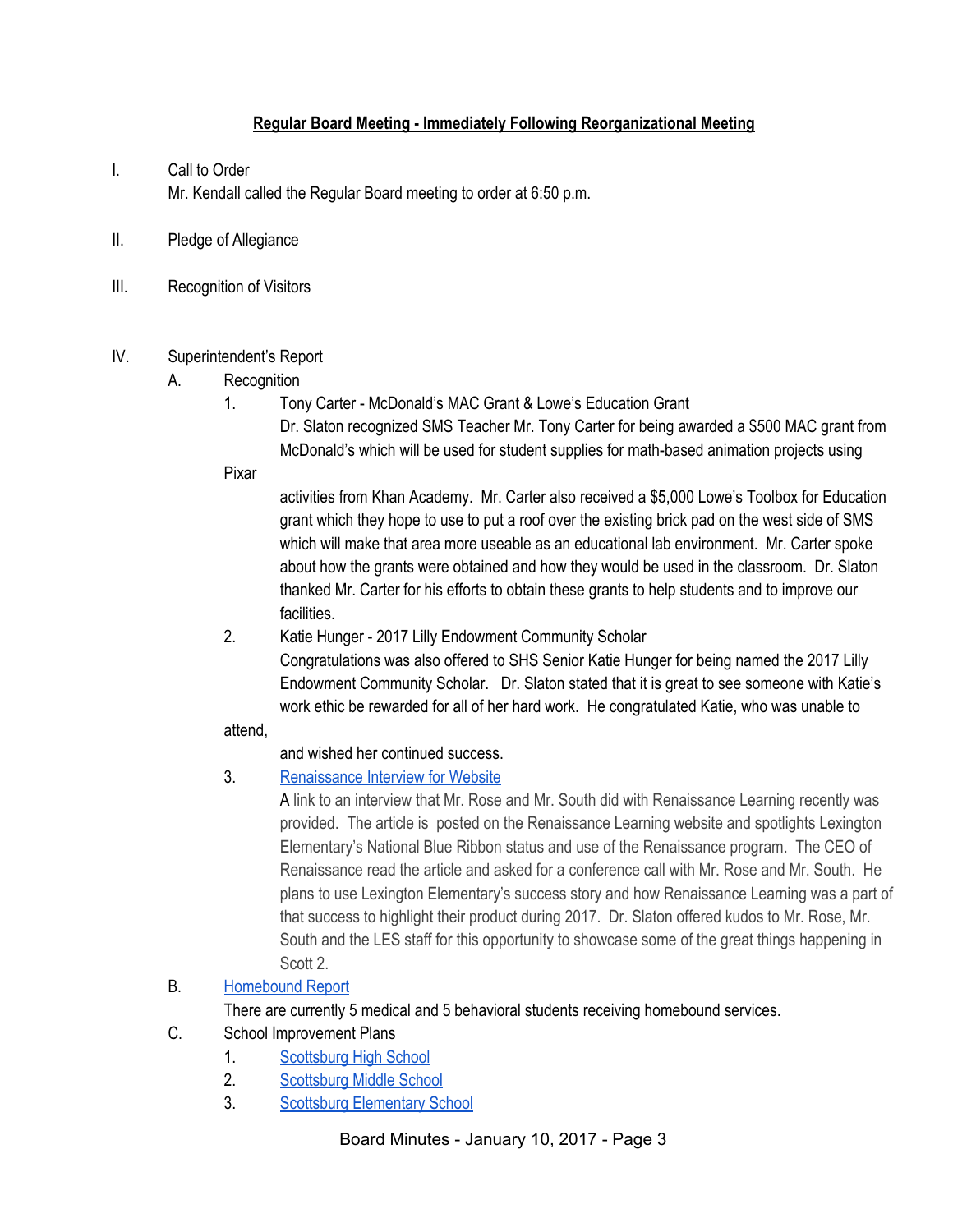- 4. [Johnson Elementary School](https://drive.google.com/file/d/0BxXvxnGh3EX1bmFqWFlTUzlMY3hoNEJhZUhYdXpIQzlMZGFZ/view)
- 5. [Lexington Elementary School](https://drive.google.com/file/d/0BxXvxnGh3EX1aUtYWjV0bGl6WWhsMk9zeXFqMVNjSlNUN0ww/view)
- 6. [Vienna-Finley Elementary School](https://docs.google.com/document/d/1VGPkoM1Gnv2SrM1-CTetMxdp7keJ-tgjQ9iGw_SgRnU/edit)

Dr. Slaton shared the most recent school improvement plans for the Board's review. He noted that SHS, SES, LES and JES will be revising and rewriting their school improvement plans as they expire in June of 2017. VFES is good until 2018 and SMS until 2019. Dr. Slaton explained that it is challenging to update these plans without knowing what the state is going to do with ISTEP since those scores have been used

to

guide the plans in the past. He hopes to get clarification on that soon, but stated that the revision process will begin regardless with he and Mr. Rose being heavily involved.

V. Consideration of Modification to the Agenda and Approval Dr. Slaton asked permission to modify the agenda with these additions: 1) Replace/Repair Heat Exchanger on

SMS

Boiler; 2) Administrator Contract Extensions; and 3) Superintendent Contract and Stipend Hearing. Mr. Mays

made a

motion to approve, seconded by Mrs. Soloe. Motion carried 5-0.

VI. Consideration of Board Minutes

Mr. Mays made a motion to approve the minutes from the [December 13, 2016](https://docs.google.com/document/d/11BXN8nkdE7NAt5OGtZBNZ2Novys-TcCZzpyo-Uejk6k/edit) Board meeting as presented. Mrs. Roberts seconded and motion carried 5-0.

## VII. Financial Considerations

- A. [Expenditure Summary](https://drive.google.com/file/d/0BxXvxnGh3EX1YUNDVkkwaTZVcVE0MkMwTWcwT0k1S2JnYjFr/view)
- B. Payroll Claims
	- 1. [Dec. 15, 2016](https://drive.google.com/file/d/0BxXvxnGh3EX1WFYyRk5JZjBjbWNrMXU2SHljX1NicXJ6UVc4/view)
	- 2. [Jan. 3, 2017](https://drive.google.com/file/d/0BxXvxnGh3EX1RC03V25EX0VnOUZ0MlJnb1pQanZtTVNmVk5r/view)
- C. Regular Claims
	- 1. [Dec. 1-9, 2016](https://drive.google.com/file/d/0BxXvxnGh3EX1aGdIcDhQSWVxUmxJMkNyd1dCSE9UdTltWnJv/view)
	- 2. [Dec. 12-16, 2016](https://drive.google.com/file/d/0BxXvxnGh3EX1MFd5RW9OX3dVaXE1LTJfblJyVW9DMWFxNEtn/view)
	- 3. [Dec. 19-29, 2016](https://drive.google.com/file/d/0BxXvxnGh3EX1QkRpWlBUbnItRXVQNnBXOF9yNF9XQllqNks4/view)
	- 4. [Dec. 30-31, 2016](https://drive.google.com/file/d/0BxXvxnGh3EX1VUxBcGFfR0s0MkpBSWtQWlN1Nm5EN2pCdXBZ/view)
	- 5. [Dec. 30-31, 2016](https://drive.google.com/file/d/0BxXvxnGh3EX1WUNUMHl1VTNiMXJXdF9vZWg2bmtodXFDUE1V/view)
	- 6. [Jan. 10, 2017](https://drive.google.com/file/d/0BxXvxnGh3EX1UlBMeGVjajNOS0M1MGVXYTVqZG9YUDVvT0NV/view)

Mrs. Roberts questioned the claim for Grace Academy for ISTEP prep. Dr. Slaton explained that this is part of the Title I budget and Scott 2 is required to pay Grace Academy and is then reimbursed through Title I.

Mrs. Roberts made a motion to approve, seconded by Mr. Mays. Motion carried 5-0.

D. [Monthly Financial Report](https://drive.google.com/file/d/0BxXvxnGh3EX1OVlPb2dmQ1ZoRUJwMFJpNkNlZGFqRkRhYmtn/view)

Ms. Sparkman reported that the District goal was to have between 8 and 12 percent of revenues in the general fund as recommended and the year ended with over 2 million dollars in the general fund, or 11.4 percent of revenues which is up from 7.3 percent at the end of 2015. She also noted that the District finished the year 1.1 million dollars under budget and with enrollment at 2,669 as of December 1. Current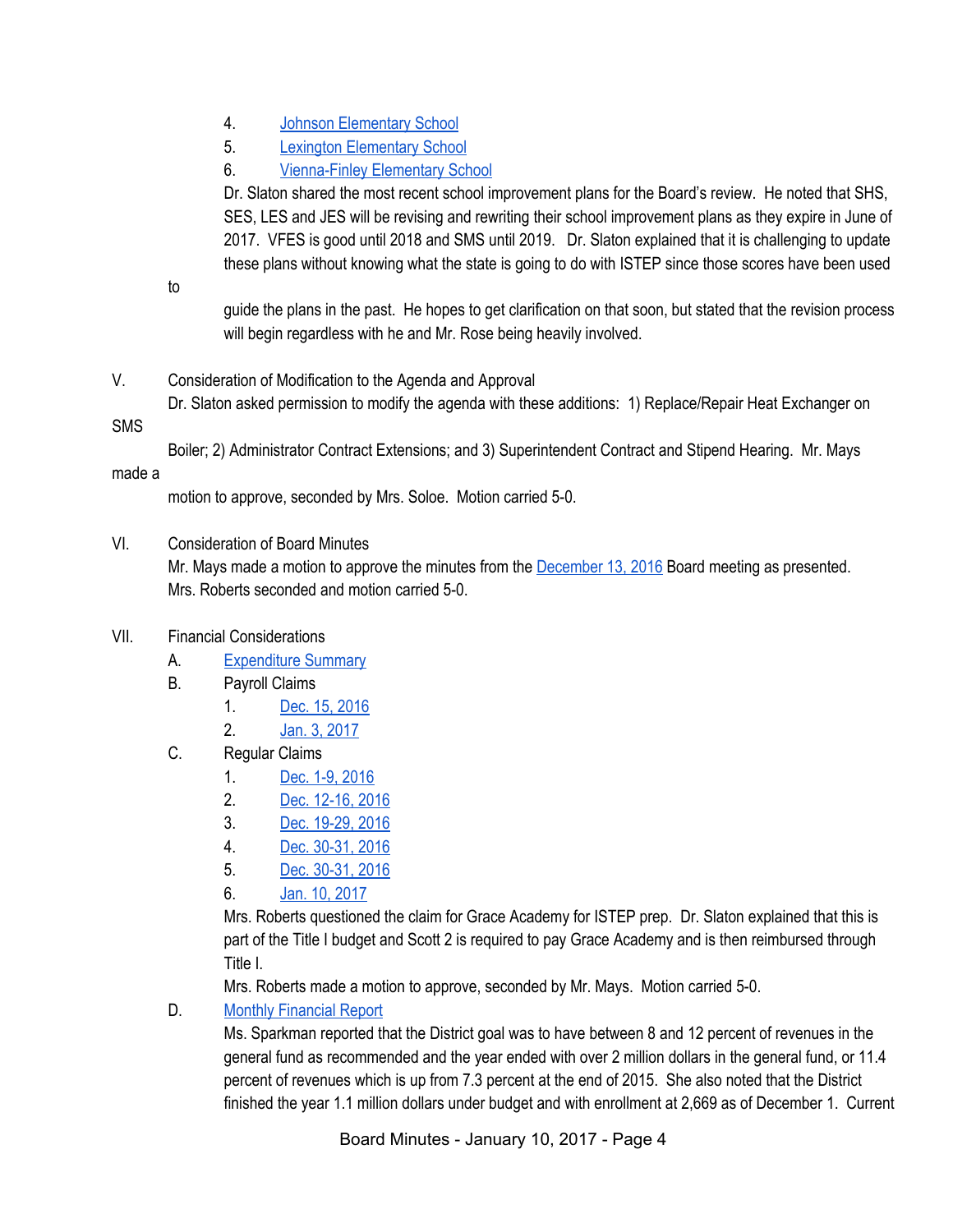enrollment is now 2, 679 which is 2 above count day in September. State support funding is up \$451,000 due to the enrollment figures. Ms. Sparkman added that she will be providing a monthly report on the financial status of the greenhouse and HVAC projects to keep the Board informed.

Mr. Moore asked if the District has a rainy day fund. Ms. Sparkman answered that there is such a fund

and

that the goal is to add \$75,000 per year into that account. The balance is currently \$225,000. She reminded

the Board that the fund is mainly to supplement retirement for those employees with the bridge.

## E. [Bank Reconciliation Summary](https://drive.google.com/file/d/0BxXvxnGh3EX1MmU3MDJPMkMzVkJrZFc3NWRhajRUVm9TWlVB/view)

- F. Permission to Purchase/Renew
	- 1. [Conrad's Music \\$2,950](https://drive.google.com/file/d/0BxXvxnGh3EX1V2NLdE90NHlRVWRTZ1lsRzlWUzVfUnM5NzVR/view)

This is for an instrument needed for Band. Mr. Johnston checked with 2 other places, [Prowinds](https://drive.google.com/file/d/0BxXvxnGh3EX1SlRlNFZYbWttWVk4NUszb25JZTZUVUs4U0pV/view) and **[First Chair Rewards](https://drive.google.com/file/d/0BxXvxnGh3EX1bnRoblVUX1BMMEJqNHE3MF9JMHZyenAzdk5n/view)** and found the cost considerably higher.

2. [BSN Sports \\$3,840](https://drive.google.com/file/d/0BxXvxnGh3EX1bnlDYUxqMjZZVEN3TmpydExaOXNvWUNENWpz/view)

This is the invoice for the Elementary Boys' Travel Team Basketball Uniforms. The parents each paid \$175 for this opportunity so this invoice will be paid out of those funds in the Basketball Account.

Dr. Slaton noted that though these invoices are below the new \$5,000 requirement for Board approval, he added them to the agenda because they were received prior to that change. Mrs. Roberts made a motion to approve seconded by Mr. Mays. Motion carried 5-0.

- G. Kovert- Hawkins- SHS HVAC Invoices
	- 1. [Invoice #1- \\$85,500](https://drive.google.com/file/d/0BxXvxnGh3EX1RktfdzA4NE4yWTlUNXpoRzIwNGgtUUlNdmRJ/view)
	- 2. **[Invoice #2- \\$18,000](https://drive.google.com/file/d/0BxXvxnGh3EX1bW5ndHZOT0NoTTk3N3U2RWN4VlVFaUd4d1Jv/view)**
	- 3. [Invoice #3 \\$13,189.62](https://drive.google.com/file/d/0BxXvxnGh3EX1QVpFWlFOVm90dURIdUNvaEtFblV6WkNxWGc0/view)

Dr. Slaton stated that these bills are for the services of Kovert Hawkins for the HVAC Project at SHS and includes 100% of their design, construction documents fee, and bidding process fee along with 10% of

the

construction administration cost. It also includes \$589.62 for reimbursable expenses for reproductions. Their total fee for the HVAC project is \$180,000 and after these bills are paid there will be a balance of \$32,400 for construction administration and any reimbursable expenses. Mr. Mays made a motion to approve seconded by Mrs. Soloe. Motion carried 5-0.

H. [Boatman Road Lease Agreement](https://drive.google.com/file/d/0BxXvxnGh3EX1UDI0c3JrbHcyS1ZyTU5zWlNnemhCdUFJa2N3/view)

Mr. Mays made a motion to approve the same terms of agreement as in the past few years with Mr. Darlage. Mrs. Roberts seconded and motion carried 5-0.

- I. Waste Disposal
	- 1. [VIP Waste Disposal](https://drive.google.com/file/d/0BxXvxnGh3EX1WFlMQ3IzTk1tSExrVUctTVZZSE14UnFBZGtZ/view) \$1,092.79/mo
	- 2. [Rumpke \\$](https://drive.google.com/file/d/0BxXvxnGh3EX1ckc3R2lENlFWM1FMT090LWZOSVc1bXdLN1Jv/view)598/mo
	- 3. [Best Way Disposal](https://drive.google.com/file/d/0BxXvxnGh3EX1YTRTWDU1SGxNXy00cDQxeTctaUtLcjNMV0dv/view) \$618/mo

Dr. Slaton stated that based on the consultation he and Mr. Riley had with school attorney Josh Stigdon, they recommended rejecting all quotes and issuing a new request for proposal form to each vendor with more consistent specifications. There was discussion as to what clarifications should be made in the new requests and those included: a 3 year contract, specific fuel escalator plan, cost for extra pick ups,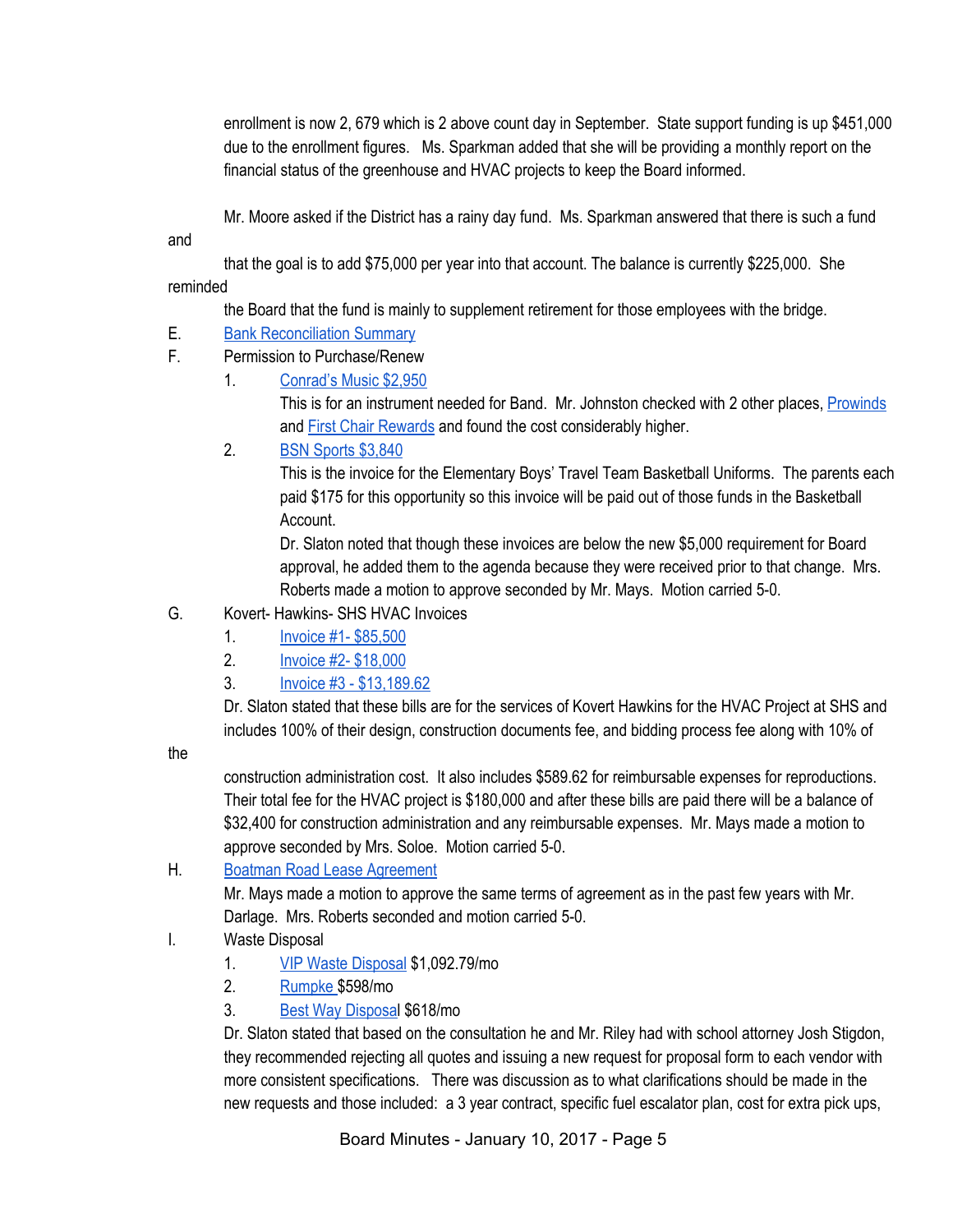metal dumpsters and specific pick-up time windows. Mrs. Roberts made a motion to reject all bids and rebid. The motion was seconded by Mr. Mays and carried 4-1. (Mr. Moore voted against.)

J. SHS Roof and Other Site Improvements 2017 Bond Authorization of Project Hearing and Preliminary Determination Hearing

Mrs. Roberts made a motion to publish the notice of the hearing on the SHS Roof and Other Site Improvements (which will also be known as the SHS Roof Bond 2017) with the hearings scheduled for February 14, 2017. Mrs. Soloe seconded and motion carried 5-0.

K. [Proposal for Architectural & Engineering Services - 2017 Roof Replacement & Bldg. Improvements](https://drive.google.com/file/d/0BxXvxnGh3EX1dmNlenJZaDZPdjl4d3VNaFhONWVIWWRzbDkw/view)

#### **-tabled**

Dr. Slaton recommended contracting Kovert Hawkins for the SHS Roof and Other Site Improvements

Bond

stating that this will allow them to get to work on all the documents for the bid process in order to get the work scheduled for this summer, which would allow them to do the roof simultaneously with the HVAC. Their fees for the bond would be \$180,000. There was discussion as to the possibility of using a design-build where the architect and general contractor work together as one instead of different entities

as

a possible 6 to 10 percent cost savings. Mr. Riley will check into that possibility and get the information to the Board in order that a determination can be made at the next Board meeting to prevent delay of the project. Mrs. Soloe made a motion to table, seconded by Mrs. Roberts. Motion to table carried 5-0.

- L. SMS 2007 Bond Refinance Consideration
	- 1. [Adoption of Resolution Authorizing Refinancing of 2007 SMS Bonds and Hiring Professional](https://drive.google.com/file/d/0BxXvxnGh3EX1RzZiWDRWQlVzajktT0pZT20yVmtPN0xteC1V/view) [Services - Exhibit A](https://drive.google.com/file/d/0BxXvxnGh3EX1RzZiWDRWQlVzajktT0pZT20yVmtPN0xteC1V/view)

Dr. Slaton recommended adoption of the Resolution authorizing refinancing of the 2007 SMS Bonds and hiring Therber & Brock and Ice Miller for professional services to move ahead with

the

refunding process in order to achieve interest cost savings.

## 2. [Adoption of Resolution Approving Form of Amendment To Lease - Exhibit B](https://drive.google.com/file/d/0BxXvxnGh3EX1bk9LSjVWTmlmMmFpTllKNWg3Sm1GODF2SVU4/view)

Scott 2 is funding this improvement project through a lease financing, as it has done with other past construction/renovation projects. Lease financings are used by school corporations across the State in order to borrow for renovation and construction. This type of financing does not count against the school corporation's constitutional debt allowance. SMS is currently subject to a financing lease and we are amending that lease to increase the lease rental due from the school corporation equal to the reduction from the refunding. In exchange for the increased lease rental, Scott 2 will use the bond proceeds to make the needed improvements to the building. The increased lease rental (as shown as a maximum amount in the Third Amendment to Lease) will be sufficient to pay the principal and interest due to the bondholders. Dr. Slaton recommended adoption of the resolution approving form of amendment to lease.

- 3. [Adoption of Resolution Determining The Need For Projects Exhibit C](https://drive.google.com/file/d/0BxXvxnGh3EX1S3diclRHaGNnU0laNXVzNzJlMFU5S245Qmpv/view) Dr. Slaton recommended adoption of the Resolution Determining the Need for these Projects as required by the School Leasing Statute (IC 20-47-3.
- 4. [Adoption of Reimbursement Resolution Exhibit D](https://drive.google.com/file/d/0BxXvxnGh3EX1eElHOWZHU2xYOE1lVGhaRVA3Z1kwaFNQS2h3/view)

The IRS requires that a school corporation declare its official intent to reimburse as documented in this resolution. Dr. Slaton explained that this allows work to start on some of the projects

Board Minutes - January 10, 2017 - Page 6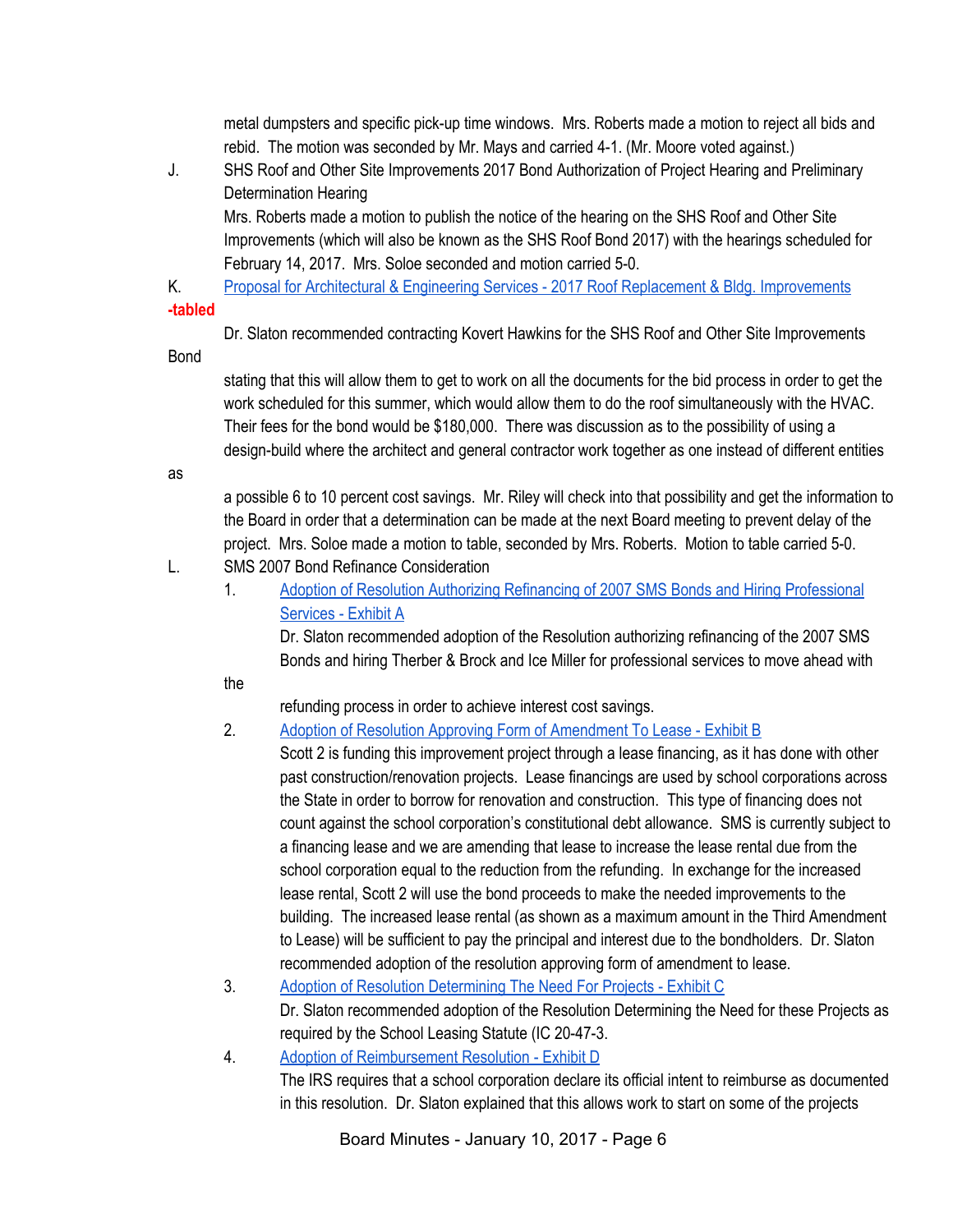|          | sooner |        |                                                                                                                                                                                                   |
|----------|--------|--------|---------------------------------------------------------------------------------------------------------------------------------------------------------------------------------------------------|
|          |        |        | than this summer with the District being reimbursed from the refinance. The goal is to close on<br>refunding the bonds in late April. He added that one of the projects listed was the activities |
|          |        | center |                                                                                                                                                                                                   |
|          |        |        | however, that can be removed if there is not enough money to cover that undertaking. Mrs.                                                                                                         |
|          |        |        | Roberts made a motion to approve Items 1-4. Mrs. Soloe seconded and motion carried 5-0.                                                                                                           |
|          | М.     |        | Permission to Repair/Replace SMS Heat Exchanger on Boiler - added 1-10-17                                                                                                                         |
|          |        |        | Mrs. Roberts made a motion to approve repairing or replacing the SMS boiler. Mr. Mays                                                                                                             |
| seconded |        |        |                                                                                                                                                                                                   |
|          |        |        | and motion carried 5-0.                                                                                                                                                                           |
|          |        |        |                                                                                                                                                                                                   |

#### VIII. Operations

- A. Personnel Recommendations
	- 1. Resignation(s)
		- a. [Janice Lawson SES 4 Hour Duty Aide](https://drive.google.com/file/d/0BxXvxnGh3EX1aDBPbmhDcElST2JQWVVnU3VMQV9xcm9wekh3/view)
		- b. [Dan McDonald SMS 5.75 Hour Special Programs Aide](https://drive.google.com/file/d/0BxXvxnGh3EX1TUY3alZfeWowZVp3Y2FKRWhnQUQ4eTBSUzFV/view)
		- c. [Beth Hamilton SHS 5.5 Hour Special Education Aide](https://drive.google.com/file/d/0BxXvxnGh3EX1by1RSzEtQXdiU0tkYXpPcHBzSnFlR3Z2MEln/view)
	- 2. Support Staff Recommendation(s)
		- a. [Michael Hall SHS 5.5 Hour Custodian](https://drive.google.com/file/d/0BxXvxnGh3EX1amVfaXVGRWVoMDFDdHIxcVRSNFl3WFNqNzVv/view)
		- b. [Robin McDonald School Nurse](https://drive.google.com/file/d/0BxXvxnGh3EX1YTVvaHg0N2diT2U1NDlUSDRFRkl2Sm5aVnRN/view)
	- 3. ECA Staff Recommendation(s)
		- a. [Maxine Rembusch SMS Destination Imagination Coach](https://drive.google.com/file/d/0BxXvxnGh3EX1enlpcUE3aHFZQldXODRHUkU5TmVKUkduaEZr/view)
		- b. [Angie Richey SMS Destination Imagination Coach](https://drive.google.com/file/d/0BxXvxnGh3EX1QmU1VXRmV3owQkIzTk9OVjBLaV80cnAwLWVF/view)
		- c. [Elementary Girls' Basketball and Cheerleading Coaching Staff](https://docs.google.com/spreadsheets/d/1Dy9b0x-GvQFoc3IOQcrAnpCcqat3OT3mT9LvJ1vo-hM/edit#gid=0) NOTE: Dr.

## Slaton will let

the Board know if there are changes to this list as there are some positions still open.

- 4. Professional Leave Request(s)
	- a. [Dustin Marshall Focus on Inclusion, Indianapolis, IN, Feb. 21-22](https://drive.google.com/file/d/0BxXvxnGh3EX1T1I1U3lGdGJGNl9xbU43eDVqWExOeFV6emUw/view)
- 5. [Permission to Post](https://docs.google.com/document/d/1EdkoLJLFw8fEUXWu_jy2dHKB9Y9WjNgIEq3uDViIIUY/edit)
	- a. SES 4 Hour Duty Aide
	- b. SMS 5.75 Hour Special Programs Aide
	- c. SHS 5.5 Hour Special Education Aide

Mrs. Roberts made a motion to approve items 1-5. Mr. Mays seconded and motion carried 5-0.

6. Administrator Contract rollovers through June 30, 2018 **- added 1-10-17**

Mr. Moore stated that he felt the high school principals should have the same number of days since

they all have the same title. Mrs. Roberts made a motion to approve a one year rollover for the administrators listed below. Mrs. Soloe seconded and motion carried 5-0.

| Melinda Sparkman    | Kevin Smith         |
|---------------------|---------------------|
| <b>Kristin Nass</b> | <b>Bobby Riley</b>  |
| Scott Borden        | <b>Bobby Doriot</b> |
| Debora Yost         | Jordan Warner       |
|                     |                     |

Board Minutes - January 10, 2017 - Page 7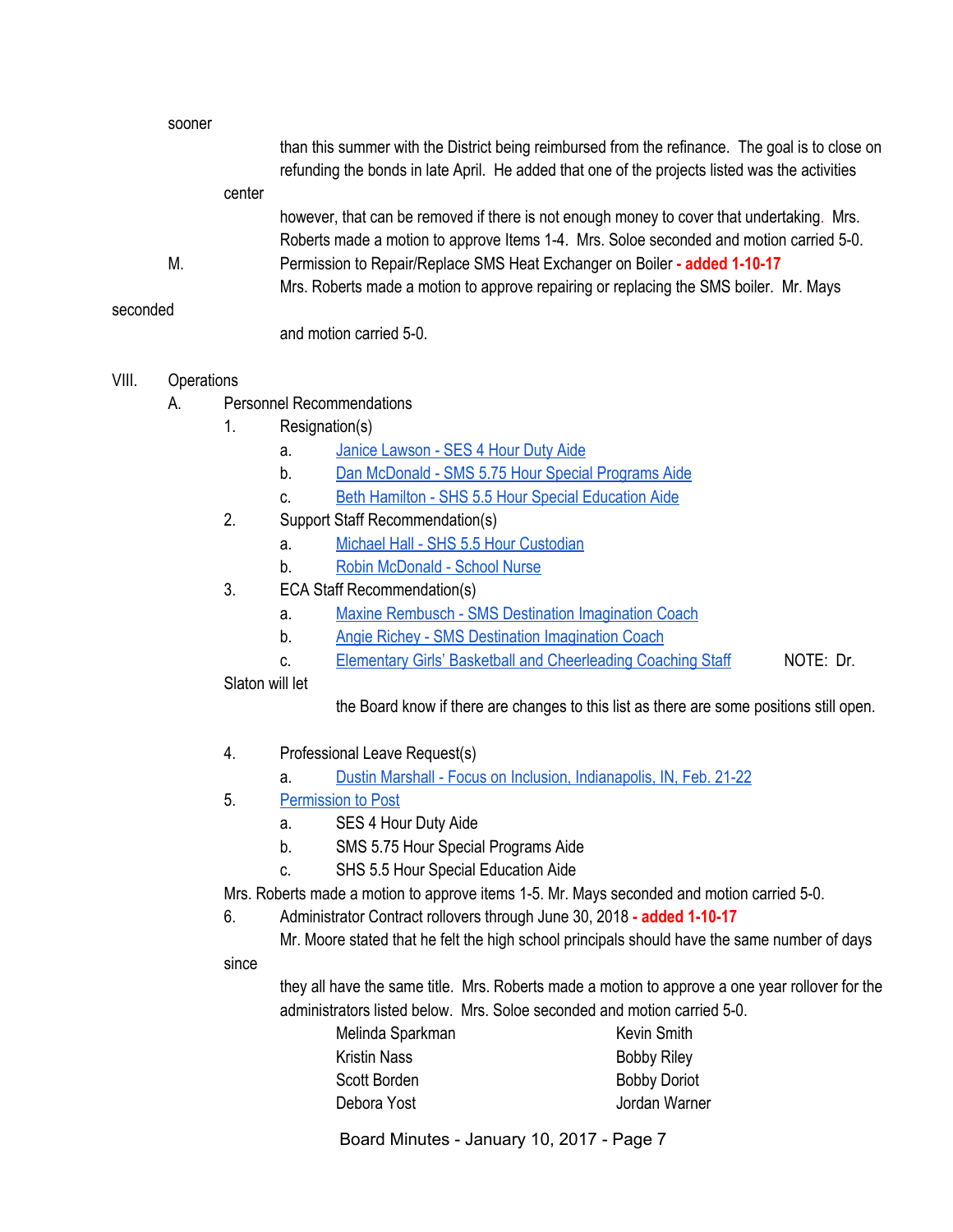After discussion as to how to realign the number of days for the high school administrators (Mr. Manns, Mrs. Hammons and Mr. Johanningsmeier), the Board asked the high school administrators and Dr. Slaton to provide a calendar with coverage needs stipulated to the Board for consideration. Mrs. Roberts made a motion to table the high school administrator contracts until this determination is made. Mrs. Soloe seconded and motion to table carried 5-0.

- 7. Superintendent's Contract and Stipend **added 1-10-17** Mr. Kendall advised that there will be a public hearing as required on January 24 to consider Dr. Slaton's contract extension and stipend.
- IX. Curriculum, Instruction & Grants
	- A. Update on Upcoming Presentations

Dr. Slaton advised the Board that the elementary principals will attend the meeting on February 14 and 28 and the middle and high school principals will attend on March 14 to present their ISTEP+ data, school letter grades, and to discuss strategies for improvement in any weak areas.

- X. Other Business
	- A. FYI

Dr. Slaton asked that everyone remember Scott 2 staff dealing with deaths in their families. [Elementary](https://drive.google.com/file/d/0BxXvxnGh3EX1YnplakNDWkVsV3lha0hSLWRMNzRhTDB2RzA0/view)

[Art](https://drive.google.com/file/d/0BxXvxnGh3EX1YnplakNDWkVsV3lha0hSLWRMNzRhTDB2RzA0/view)

[Aide Dustin McIntosh](https://drive.google.com/file/d/0BxXvxnGh3EX1YnplakNDWkVsV3lha0hSLWRMNzRhTDB2RzA0/view) lost his grandfather, who was also LES teacher Sherri Hale's uncle, at the end of December. Mr. McIntosh sent an email of thanks for the remembrances sent in memory of his grandfather.

Also, VFES teacher Heather McCoskey, lost her grandfather over the weekend. The Board received a card from [SMS Custodian Bruce Henry](https://drive.google.com/file/d/0BxXvxnGh3EX1T2RTd3gtNGc2eXBhSTRnY3NmbG9TeGRLeUVJ/view) in appreciation of remembrances sent after the loss of his father, last month. Dr. Slaton advised that VFES principal Tiffany Barrett was in a car accident over the weekend and should be released from the hospital and able to return to work on Monday.

Mr. Kendall asked if any of the Board members had anything else they would like to add.

Mr. Moore stated that he wanted the Board to consider having a full time elementary counselor at each elementary building for next school year.

As a follow up from December, Mrs. Roberts asked how much was spent in total on the locker room renovations. Dr. Slaton stated that he had given the Board the cost for paint and carpet and was waiting for Mr. Riley to determine the number of man hours spent working on those projects. Mr. Riley said he would have to estimate because they had 3 different people working on the different pieces of the job, but would get that information to them. Mrs. Roberts asked how much was spent on the trophy cases. Mr. Riley stated that he had not realized they would have to use safety glass instead of regular plate glass, which was about \$3,500 more expensive. He will get the total cost figured and provide it to the Board.

Mrs. Roberts stated that even though the Board had approved raising the amount of expenditures requiring Board approval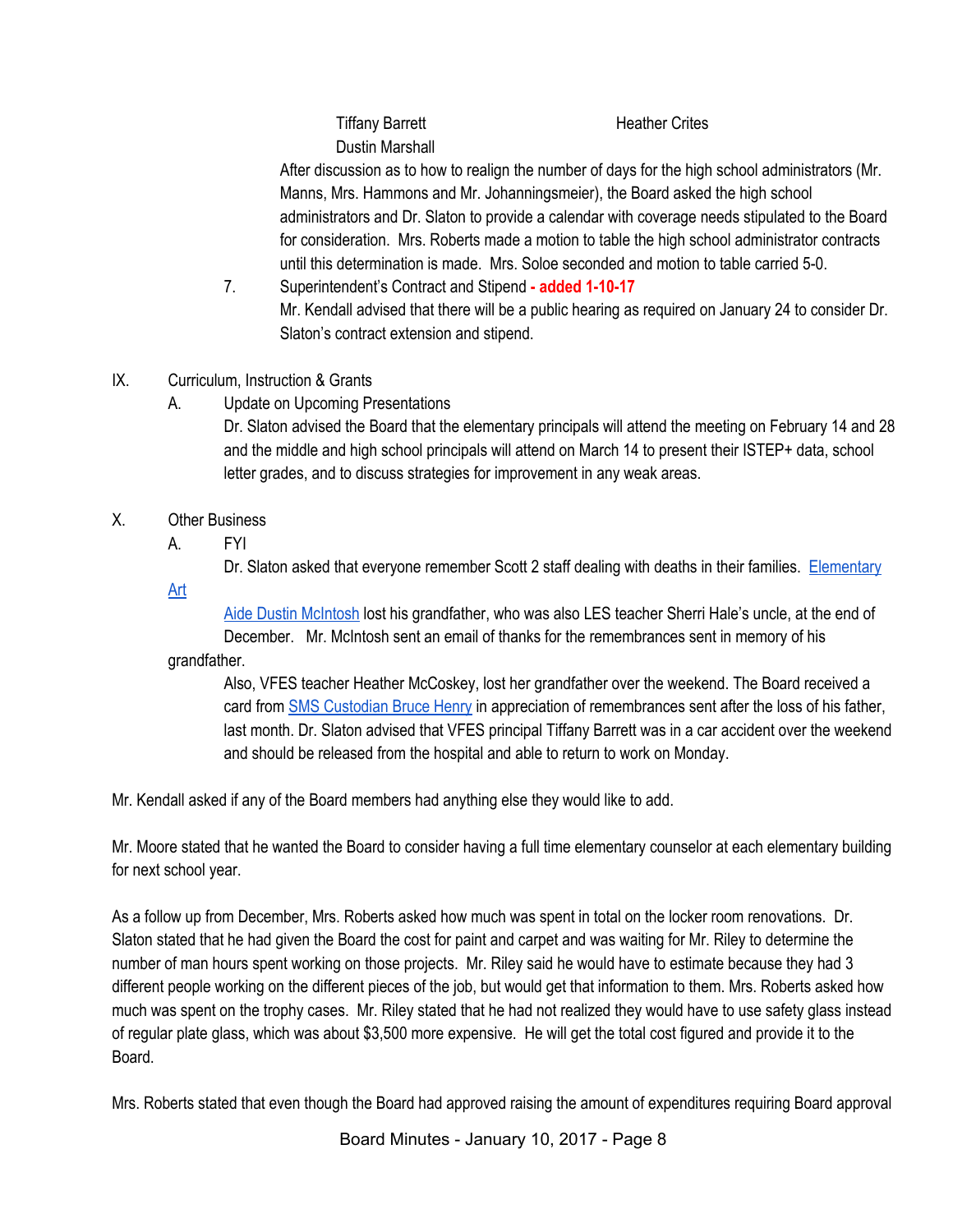to \$5,000, she would like the Board to be made aware of any and all projects regardless of the cost of the project or whether they were renovation projects, CPF projects, etc.

Mrs. Roberts asked when the Board could expect quotes for the middle school projects, stating that she hoped they could get them well in advance of the final bond completion. Dr. Slaton stated that they were already working on obtaining quotes and would get those to the Board as soon as possible.

Mr. Mike Therber explained that the bond market changed after the election and there was an immediate impact on interest rates. A couple of months ago bonds were selling at a much lower interest rate, however, the savings that will be realized from refinancing the 2007 bonds is still substantial. Today a net savings of about \$400,000 - \$500,000 in debt service savings on the remaining obligation would be realized. The outstanding principal amount is \$10,135,000 which will be paid on until 2024. Interest rates will continue to change during the next couple of months, so there is no way to quote an exact amount.

Bonds can't be redeemed without penalty until July. Bonds can be sold in March and close in April. In terms of raising cash for projects, extending the lease on the debt will extend the repayment term, which allows you to add one or one and a half years of payments on to that term and in return you get project cash. Mrs. Roberts stated that she wants to be able to see, whichever scenario is chosen, how much interest will be owed.

Mr. Therber stated that right now, if you add two payments and one additional year of debt service, you would be looking at approximately \$1,500,000 - \$1,600,000 cash in return and about \$1,544,000 paid out, which cancels each other out. It is his opinion that the benefit to the District warrants refinancing. Ms. Sparkman stated that it is a "no brainer" to refinance, but the question is whether or not to extend the payment. Extending the payment would raise the debt capacity, which is needed in order to keep it level. Mrs. Roberts stated that they would need to look at each option and the overall debt capacity in conjunction with how much the interest will be. She added that she would like to preview the projects as they come in rather than waiting for the agenda to be able to think about them.

Mr. Kendall announced that Mr. Gene Rogers would be celebrating his 90th birthday this week and was planning to attend the boys' basketball game Saturday evening.

XI. Adjourn

Mrs. Roberts made a motion to adjourn at 8:23 p.m. Mr. Mays seconded and motion carried 5-0.

Jason Kendall, President

\_\_\_\_\_\_\_\_\_\_\_\_\_\_\_\_\_\_\_\_\_\_\_\_\_\_\_\_\_\_\_\_\_\_\_\_\_\_\_\_\_\_\_\_\_\_\_\_

\_\_\_\_\_\_\_\_\_\_\_\_\_\_\_\_\_\_\_\_\_\_\_\_\_\_\_\_\_\_\_\_\_\_\_\_\_\_\_\_\_\_\_\_\_\_\_

\_\_\_\_\_\_\_\_\_\_\_\_\_\_\_\_\_\_\_\_\_\_\_\_\_\_\_\_\_\_\_\_\_\_\_\_\_\_\_\_\_\_\_\_\_\_\_

\_\_\_\_\_\_\_\_\_\_\_\_\_\_\_\_\_\_\_\_\_\_\_\_\_\_\_\_\_\_\_\_\_\_\_\_\_\_\_\_\_\_\_\_\_\_\_

Josh Mays, Vice President

Ron Moore, Secretary

Christy Roberts, Member